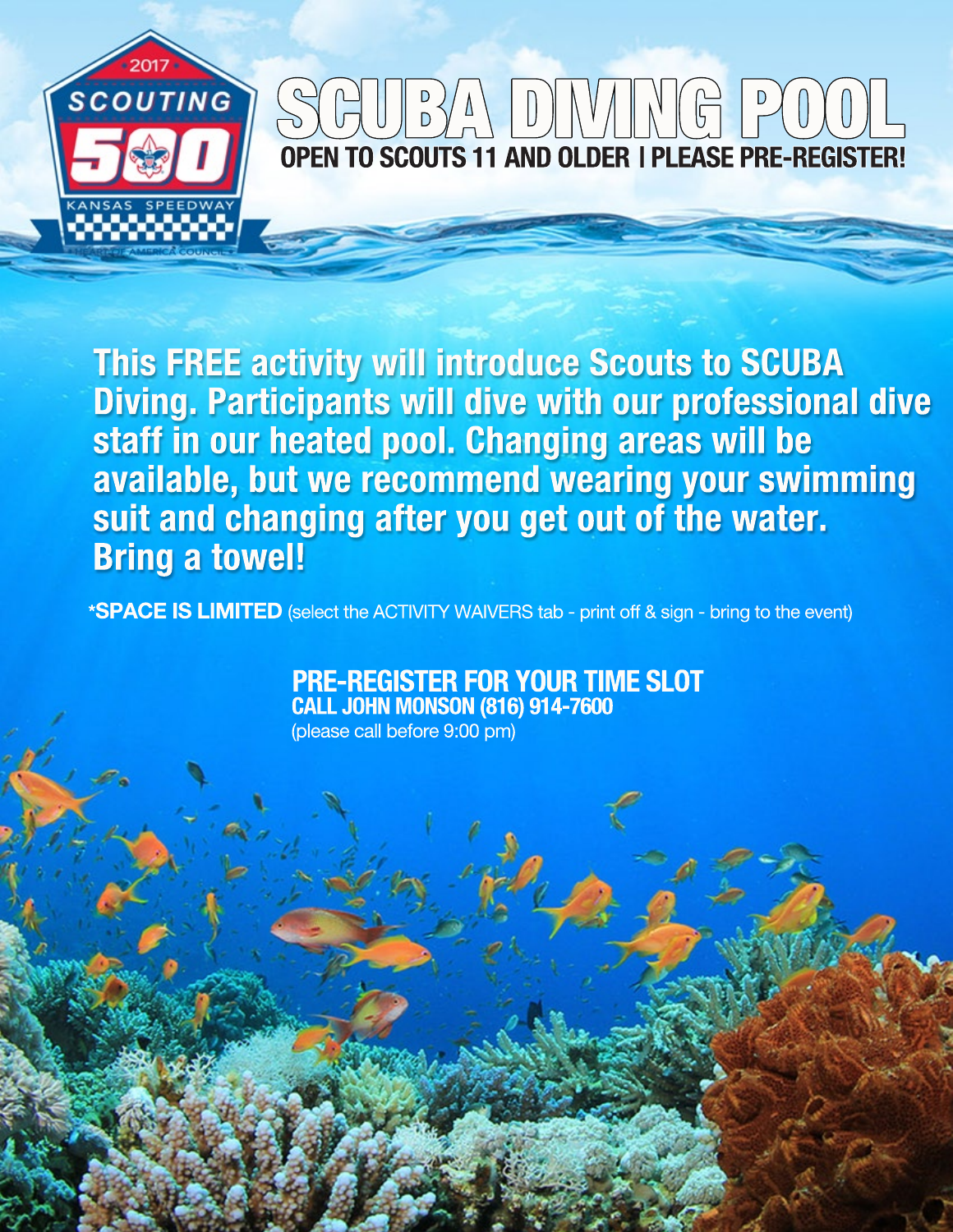**Scouting500 - 2017**

#### **SCUBA Pool Activity - Registration Information:**

**1. You and your parent or guardian must read and sign these forms**

If you are under age 18 –

#### **You** AND **a parent or guardian must sign** each form

If you are age 18 or OVER, and a Venture Scout –

Y**ou alone** can sign the forms; **bring proof of age** (driver's license preferred)

- **2. You must be 11 years of age or older** to participate in this activity
- **3. Reserve your "Pool-time"** Prior to the event call John Monson at 816-914-7600 (No calls after 9 PM please) to reserve your time. Walk-ins are accepted, but reservations are requested to help keep lines short
- **4. Bring these forms along with a towel and swim suit** to the SCUBA Pool

The SCUBA Pool is located in a fenced-in area between the Military and Outdoor Action areas, just east of the race score tower.

Changing areas will be available at the pool, but we recommend wearing your swim suit to the pool, and change after you get out of the water.

The pool is heated, so do not be discouraged if the weather is cool during the event.

Once we collect your forms we will stamp your hand so you can return. Scouts with Reservations take priority over walk-ins or returning Scouts.

#### **If under 18, failure to have your parent or guardian sign the forms will prevent you from participating in the SCUBA pool activity**

Revised Aug 31, 2017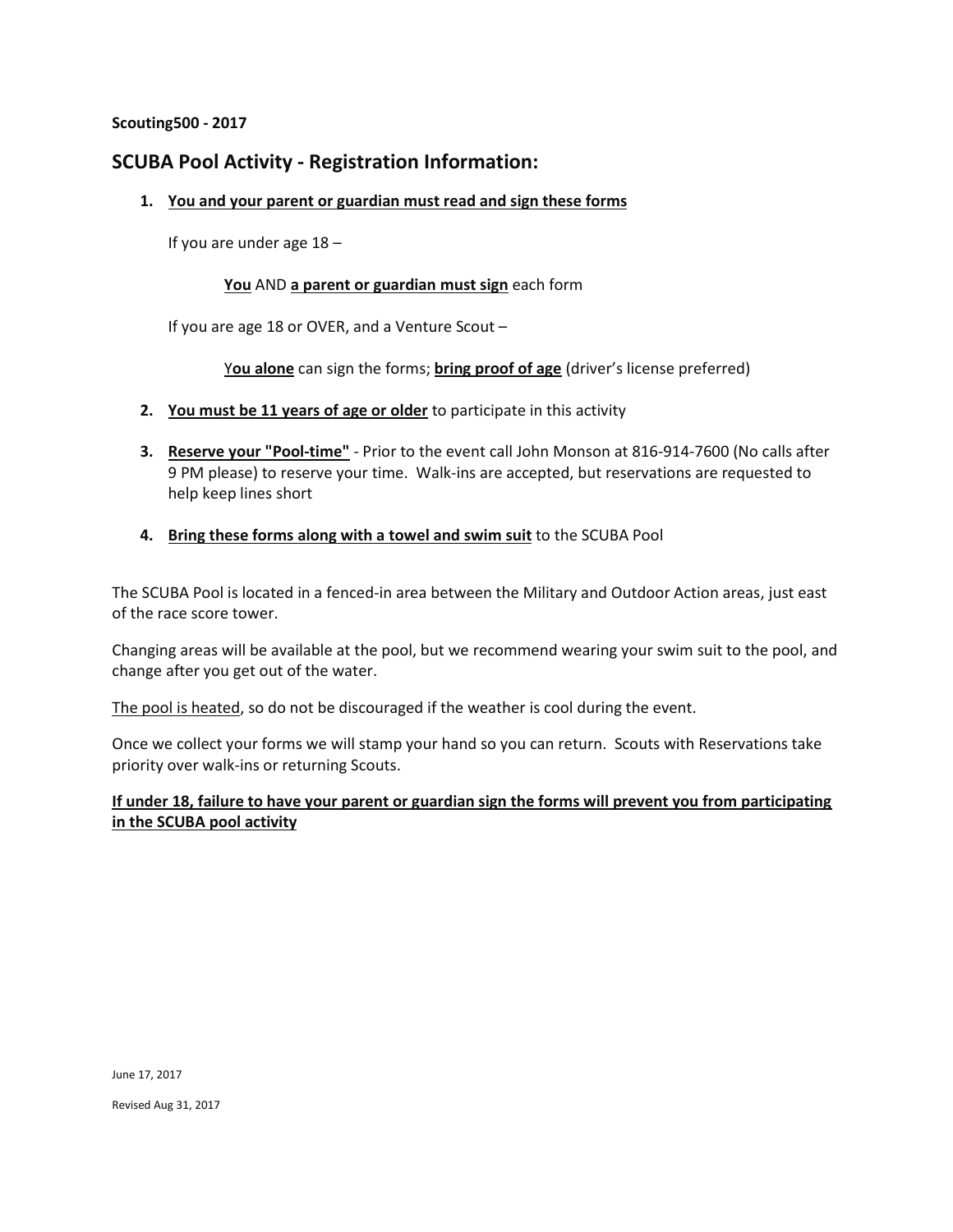### **Try Scuba & Try Scuba Diving** CUBA SCHOOLS<br>NTERNATIONAL

#### **RECORD CARD**

#### Personal Information:

| Date of Birth ____________ □ Male  □ Female  Phone (H) _____________________; (W)__________________ |  |  |  |  |  |  |
|-----------------------------------------------------------------------------------------------------|--|--|--|--|--|--|
|                                                                                                     |  |  |  |  |  |  |
| Leader Name All Scouting500 Dive Professionals No. _________ Agency SSI and PADI                    |  |  |  |  |  |  |
| In Case of Emergency, Contact:                                                                      |  |  |  |  |  |  |
|                                                                                                     |  |  |  |  |  |  |
|                                                                                                     |  |  |  |  |  |  |

#### State \_\_\_\_\_\_\_\_\_\_\_\_\_\_\_\_\_\_\_\_\_\_\_\_\_\_\_ Zip \_\_\_\_\_\_\_\_\_\_\_\_\_\_\_\_ Country \_\_\_\_\_\_\_\_\_\_\_\_\_\_\_\_\_\_\_\_\_\_\_\_\_\_\_\_\_\_\_\_\_\_\_\_\_\_\_\_\_\_\_\_\_ **Privacy Statement and Consent Form**

I understand and agree that for the purpose of Diver Training and for verification of my scuba diving experience, SSI will retain the personal information I have provided to them during my training which includes, but is not limited to, my name, mailing address, email address, phone number, date of birth, photograph, and SSI identification number.

This personal information will be stored in SSI's database, also referred to as ODiN. SSI will take reasonable steps to ensure that this data is protected, and I will be given a username and password which will allow me to access the SSI database and verify that my personal information contained therein is correct, current, and accurate.

I consent to SSI, an SSI authorized affiliate, or an SSI subsidiary, accessing this information for purposes of verifying my scuba diving experience.

\_\_\_\_\_\_\_\_\_\_\_\_\_\_\_\_\_\_\_\_\_\_\_\_\_\_\_\_\_\_\_\_\_\_\_\_\_\_\_\_\_\_\_\_\_\_\_\_\_\_\_\_\_\_\_\_\_\_\_\_\_\_\_\_\_\_\_\_\_\_\_\_\_\_\_\_\_\_\_\_\_\_\_\_\_\_ \_\_\_\_\_\_\_\_\_\_\_\_\_\_\_\_\_\_\_ ▲ SIGNATURE ▲  $\blacksquare$ 

\_\_\_\_\_\_\_\_\_\_\_\_\_\_\_\_\_\_\_\_\_\_\_\_\_\_\_\_\_\_\_\_\_\_\_\_\_\_\_\_\_\_\_\_\_\_\_\_\_\_\_\_\_\_\_\_\_\_\_\_\_\_\_\_\_\_\_\_\_\_\_\_\_\_\_\_\_\_\_\_\_\_\_\_\_\_ \_\_\_\_\_\_\_\_\_\_\_\_\_\_\_\_\_\_\_ ▲ SIGNATURES OF PARENTS OR GUARDIANS WHERE APPLICABLE ▲ DATE

#### Begin Your Adventure! *Become an SSI Open Water Diver.*

Diving is the greatest sport imaginable. It's fun for everyone, regardless of your age, level of ability, or the level of adventure you want. It's perfect for families, couples and singles.

Talk to your instructor about enrolling in a scuba course so you can get certified to dive anytime you want. Or find an SSI Training Facility near your home at **www.diveSSI.com.**

#### **Medical History**

The purpose of this medical questionnaire is to find out if you should be examined by your licensed medical practitioner before participating in recreational diver training. A positive response to a question does not necessarily disqualify you from diving. A positive response means that there is a pre-existing condition that may affect your safety while diving and you must seek the advice of your licensed medical practitioner.

Please answer the following questions on your past or present medical history with a Yes or No. If you are not sure, answer Yes. If any of these items apply to you, we must request that you consult with a licensed medical practitioner prior to participating in scuba diving. Your Instructor will supply you with a medical statement and guidelines for recreational scuba diver's physical examination to take to your licensed medical practitioner.

#### **Have you ever had or do you currently have…**

**To the Participant:**

- *\_\_\_\_ Do you have a family history of heart attack or stroke and are you 45 years or older?*
- *\_\_\_\_ High cholesterol level*
- *\_\_\_\_ Are you pregnant or do you suspect you may be pregnant?*
- *\_\_\_\_ Asthma, or wheezing with breathing, or wheezing with exercise?*
- *\_\_\_\_ Frequent or severe attacks of hayfever or allergy?*
- *\_\_\_\_ Frequent colds, sinusitis or bronchitis?*
- *\_\_\_\_ Any form of lung disease?*
- *\_\_\_\_ Pneumothorax (collapsed lung)?*
- *\_\_\_\_ History of chest surgery?*
- *\_\_\_\_ Claustrophobia or agoraphobia*
- *(fear of closed or open spaces)?*
- *\_\_\_\_ Behavioral health problems?*

**The information I have provided about my medical history is accurate to the best of my knowledge.**

\_\_\_\_\_\_\_\_\_\_\_\_\_\_\_\_\_\_\_\_\_\_\_\_\_\_\_\_\_\_\_\_\_\_\_\_\_\_\_\_\_\_\_\_\_\_\_\_\_\_\_\_\_\_\_\_\_\_\_\_\_\_\_\_\_\_\_\_\_\_\_\_\_\_\_\_\_\_\_\_ \_\_\_\_\_\_\_\_\_\_\_\_\_\_\_\_\_\_\_ ▲ SIGNATURE ▲ PATE → PATE → PATE → PATE → PATE → PATE → PATE → PATE → PATE → PATE

*\_\_\_\_ Epilepsy, seizures, convulsions or take medications to prevent them?*

*\_\_\_\_ History of blackouts or fainting (full/partial loss of* 

- *consciousness)?*
- *\_\_\_\_ History of diabetes?*
- *\_\_\_\_ History of back, arm or leg problems following surgery, injury or fracture?*
- *\_\_\_\_ History of any heart disease?*
- *\_\_\_\_ History of heart attacks?*
- *\_\_\_\_ Angina or heart blood vessel surgery?*
- *\_\_\_\_ History of ear or sinus surgery?*
- *\_\_\_\_ History of ear disease, hearing*
- *loss or problems with balance?*
- *\_\_\_\_ History of bleeding or other blood disorders?*
- *\_\_\_\_ History of colostomy?*
- *\_\_\_\_ Are you presently taking prescription medications (with the exception of birth control or anti-malarial)?*

\_\_\_\_\_\_\_\_\_\_\_\_\_\_\_\_\_\_\_\_\_\_\_\_\_\_\_\_\_\_\_\_\_\_\_\_\_\_\_\_\_\_\_\_\_\_\_\_\_\_\_\_\_\_\_\_\_\_\_\_\_\_\_\_\_\_\_\_\_\_\_\_\_\_\_\_\_\_\_\_ \_\_\_\_\_\_\_\_\_\_\_\_\_\_\_\_\_\_\_ ▲ SIGNATURES OF PARENTS OR GUARDIANS WHERE APPLICABLE ▲ DATE